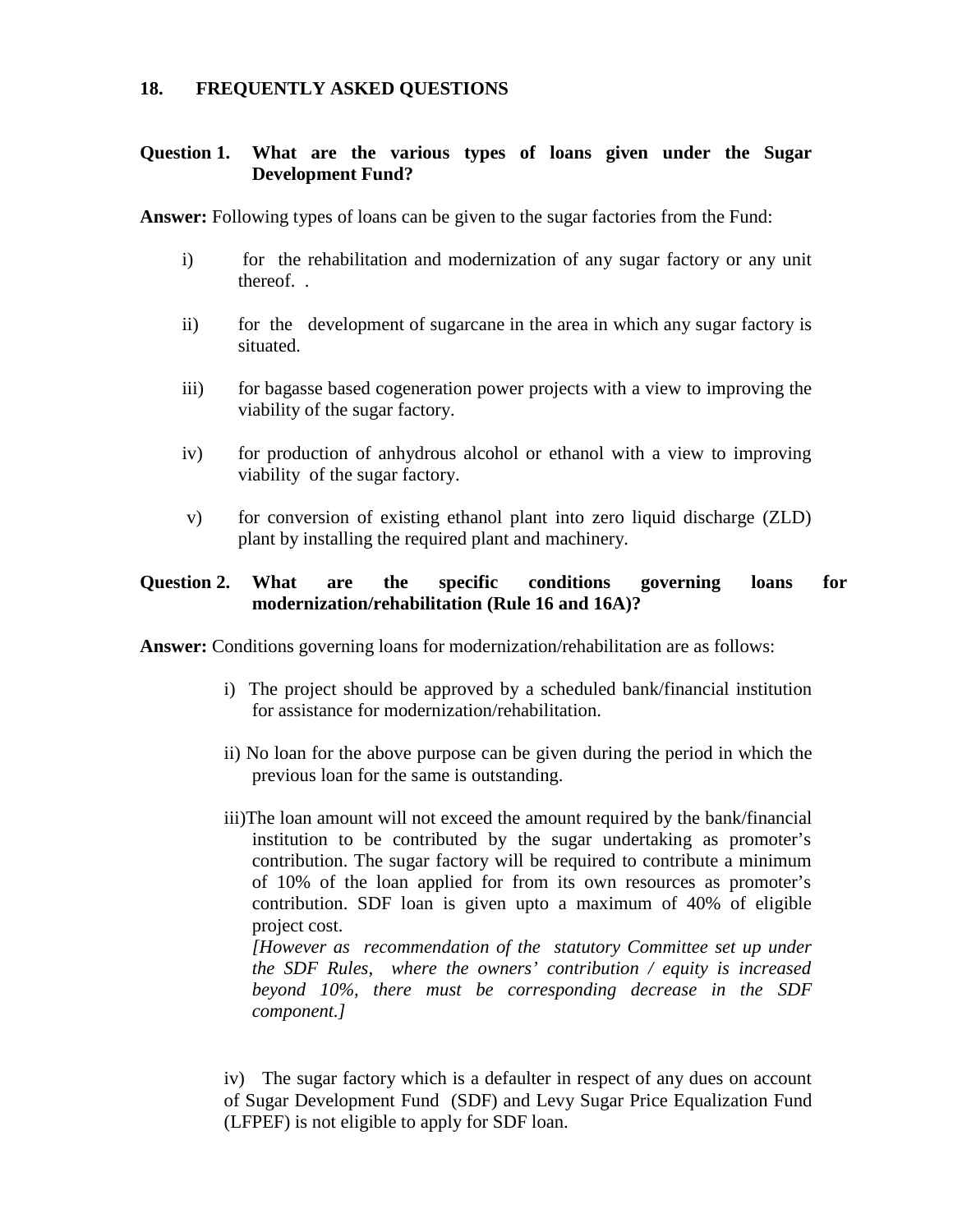- v) The sugar factory shall also not be eligible to apply for a loan for the following purposes:
	- i. second hand project, equipment and machinery;
	- ii. refinancing;
	- iii. financing of cost over run;
	- iv. project commissioned prior to the date of application under these rules;

# **Question 3. What are the specific conditions governing loans for production of anhydrous alcohol or ethanol from alcohol or from molasses (Rule 22 and 22A) ?**

**Answer:** Conditions governing loans for anhydrous alcohol or ethanol from alcohol or from molasses are as follows:

> (a) The sugar factory shall be eligible for loan (a) if the project has been approved for financial assistance by a financial institution or a scheduled bank for production of anhydrous alcohol or ethanol from alcohol, and at least 10% of the project cost is being met by the sugar factory from its own resources as part of promoter's contribution, required by financial institution or scheduled bank.

> *[However as recommendation of the statutory Committee set up under the SDF Rules, where the owners' contribution / equity is increased beyond 10%, there must be corresponding decrease in the SDF component.]*

- (d) No loan for the above purpose can be given during the period in which the previous loan for the same is outstanding.
- (e) The sugar factory should not be a defaulter in respect of any dues on account of Sugar Development Fund (SDF) and Levy Sugar Price Equalization Fund (LSPEF) failing which the sugar factory shall not be eligible to apply for the loan.
- (f) The sugar factory shall also not be eligible to apply for a loan for the following purposes:
	- i. second hand project, equipment and machinery;
	- ii. refinancing;
	- iii. financing of cost over run;
	- iv. project commissioned prior to the date of application under these rules;

# **Question 4. What are the specific conditions governing loans for Bagasse based Cogeneration of Power Projects (Rule 23) ?**

**Answer:** Conditions governing loans for bagasse based cogeneration power project are as follows: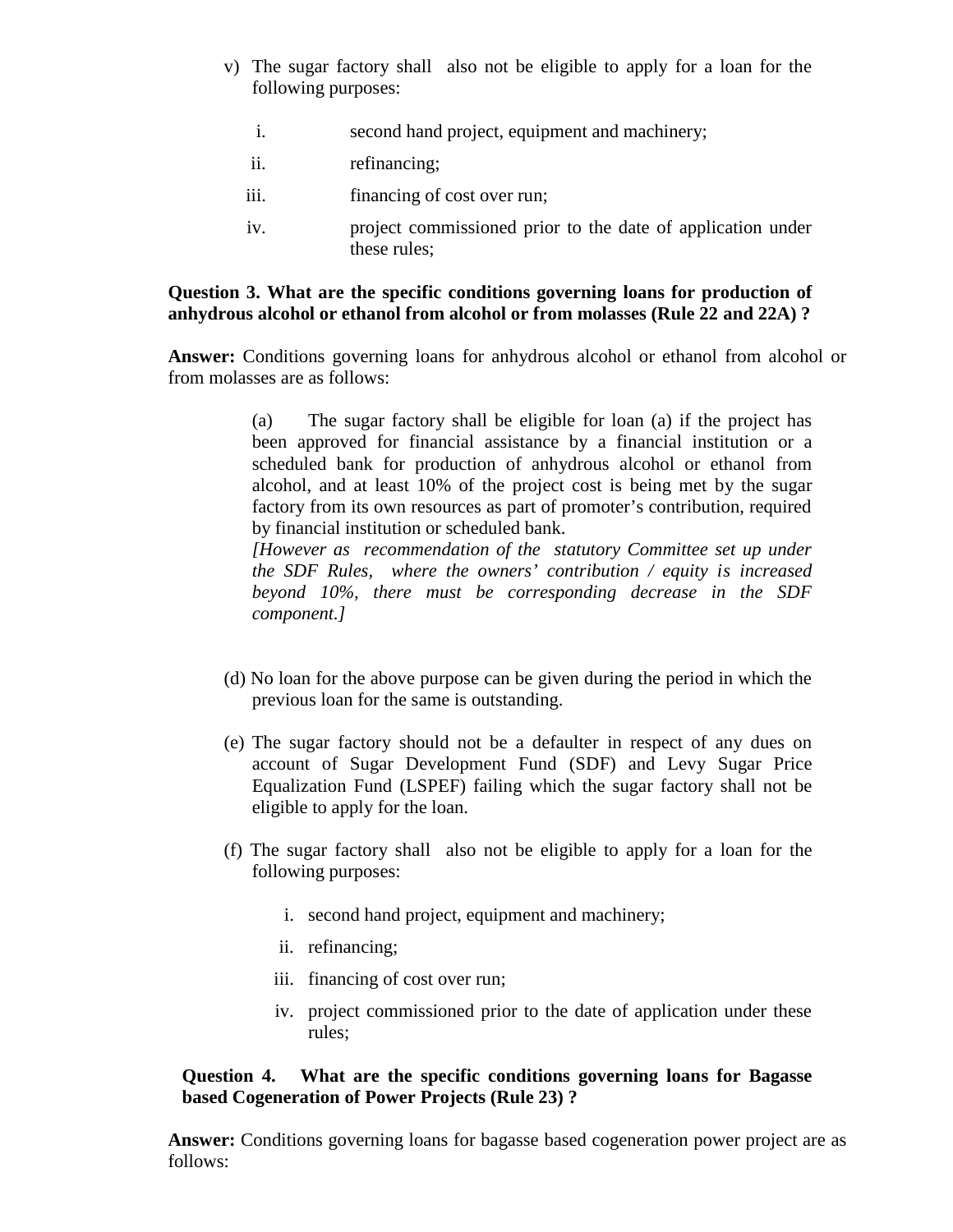- (b) The sugar factory should have an installed capacity of 2500 TCD
- (c) The project should have been approved for financial assistance by a Financial Institution or a Scheduled Bank.
- (d) The project should envisage marketable surplus of cogenerated power.
- (e) Greenfield projects for cogeneration of power can also be financed from SDF to the extent of exportable surplus. However, the funds will be released only after the sugar factory starts production of sugar.
- (f) At least 10% of the project cost will be met by the sugar factory from its own internal generation of funds as part of promoter's contribution. *[However as recommendation of the statutory Committee set up under the SDF Rules, where the owners' contribution / equity is increased beyond 10%, there must be corresponding decrease in the SDF component.]*
- (g) No loan for the above purpose can be given during the period in which the previous loan for the same is outstanding.
- (h) The sugar factory should not be a defaulter in respect of any dues on account of Sugar Development Fund (SDF) and Levy Sugar Price Equalization Fund (LSPEF) failing which the sugar factory shall not be eligible to apply for the loan.
- (i) The sugar factory shall not be eligible to apply for a loan for the following purposes:
	- i. second hand project, equipment and machinery;
	- ii. refinancing;
- iii. financing of cost over run;
- iv. project commissioned prior to the date of application under these rules;

#### **Question 5. What is the procedure for making and consideration of application for loan for Cane Development (Rule 17 and 17A) ?**

**Answer:** Procedure for making and consideration of application for loan for cane development is as follows:

i) Application for loan is required to be submitted to the State Government in which the sugar factory is located and the State Government may, after scrutiny of the application forward the same along with its comments and recommendations to the Member Secretary of the Standing Committee under the Sugar Development Fund. The application shall furnish such information and shall be accompanied by such documents as are referred to in the form and the check list.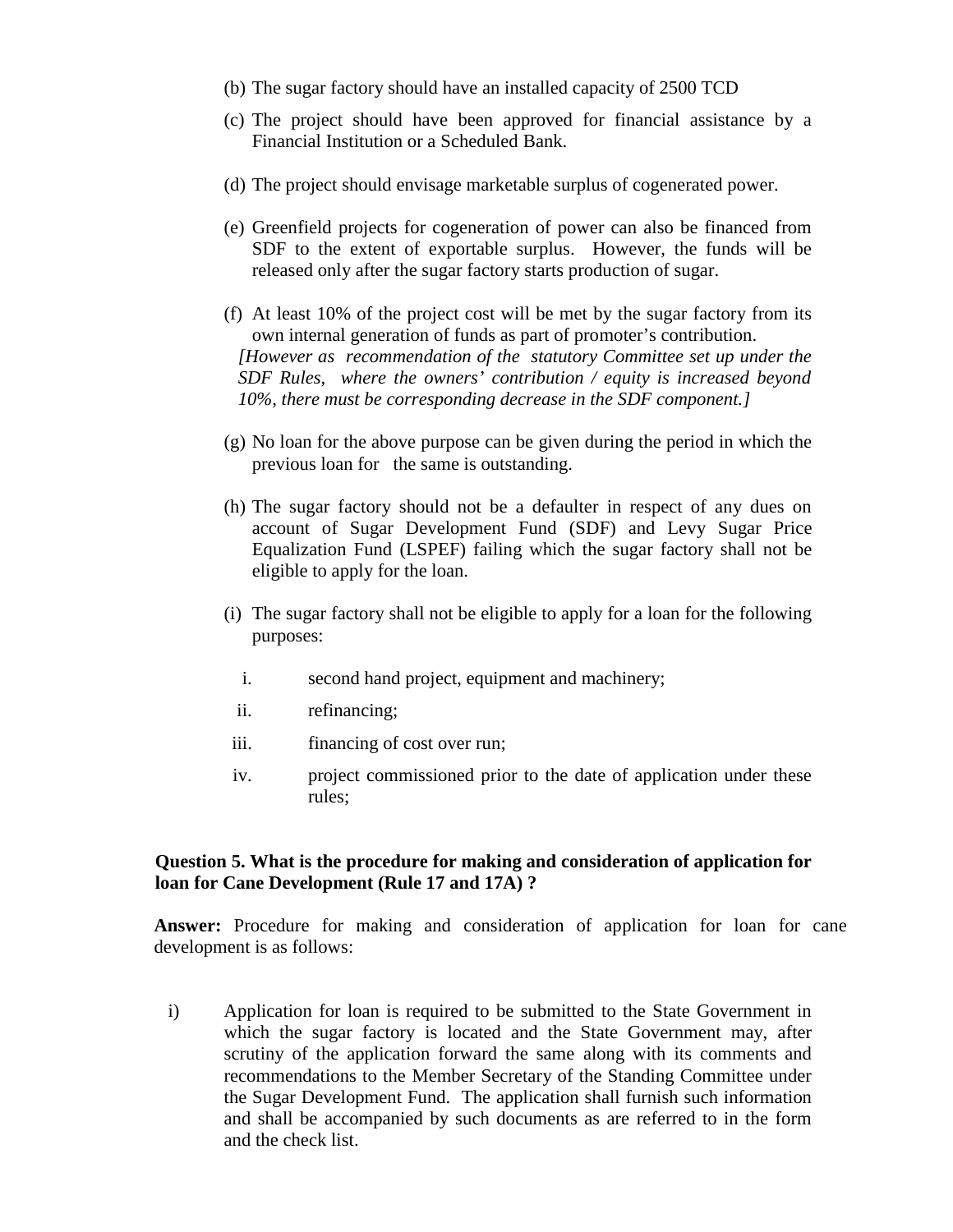- ii) Loan for development of sugarcane in its area is permissible to a sugar factory for setting up of heat treatment plants, rearing of seed nurseries, pest control measures, incentive to cultivators to switch over to improved varieties of sugarcane, irrigation schemes and such other scheme or project as may be approved by the Central Government. The existing limit of loan amount is 90% of a maximum cost of Rs.6.00 crore for the schemes on the whole.
- iii) No loan for the above purpose can be given during the period in which the previous loan for the same is outstanding.
- iv) The sugar factory is required to contribute a minimum of 10% of the cost of the schemes from its own resources as margin money.
- v) The sugar factory should not be a defaulter in respect of any dues on account of Sugar Development Fund (SDF) and Levy Sugar Price Equalization Fund (LSPEF) failing which the sugar factory shall not be eligible to apply for the loan.

# **Question 6. At present what is the rate of interest and penal interest for SDF loan (Rule 25) ?**

**Answer:** Loan is advanced at a concessional rate of interest of 2% percent per annum below the bank rate from the date of release of amount.

*Bank Rate: Bank rate means the standard rate as made public by the Reserve Bank of India under section 49 of the Reserve Bank of India Act, 1934 (2 of 1934) and prevailing on the date of disbursement of the instalment of the loan by the Government.*

The present bank rate is 7.75% and interest on SDF loan is 5.75% (as on 30.06.2016).

In case of default of payment of any instalment or interest, an additional interest at the rate of 6.00% per annum on the amount of default is payable by the sugar factory.

# **Question 7. What is the security for SDF loan (Rule 25 and the guidelines) ?**

### **Answer:**

# **I. The SDF loan is secured by:**

(a) Charge on the movable and immovable properties of the sugar factory on pari passu first charge basis for FACR (Fixed Assets Coverage Ratio)1.33 or above; &

(b) Bank Guarantee for FACR below 1.33. Further, DSCR is also required to be above 1 to ensure that the sugar factory is capable of repaying the SDF loan.

# **II. Additional securities for securing SDF loans in case where financials of the sugar factory are weak despite adequate FACR & DSCR:**

**Additional securities to be obtained (except where bank guarantee is obtained):**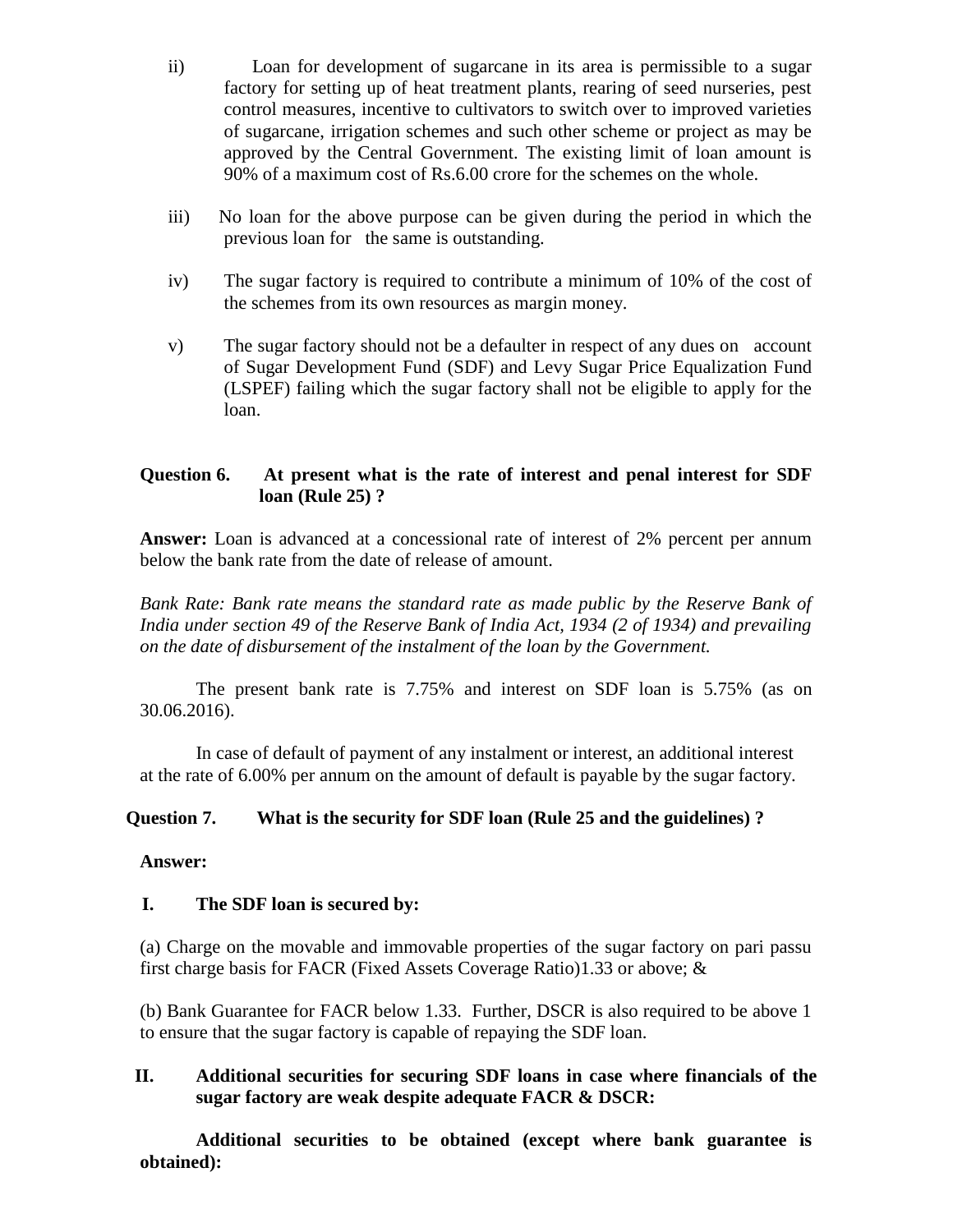Post-dated cheques (PDCs) for repayment of Principle and Interest of Borrower Company shall be obtained invariably in all cases. Besides PDCs, any or all of the following securities shall be obtained:

- a. Personal Guarantee of Promoters.
- b. Corporate Guarantee of Holding Company.
- c. Pledge of company's listed shares of Holding Company/ Borrower.
- d. Assignment of Fixed Deposits of Holding /Borrower Company.
- e. Mortgage of third party assets viz. personal properties of borrower or Holding/Subsidiary Company.

Security for SDF loan are decided/finalized on the basis of FACR at the time of charge creation.

### **Question 8. What is the procedure for disbursement of SDF loan ?**

**Answer: (A) For Cogeneration/ Ethanol/ Modernization:** All loan applications are placed before the Sub Committee whose recommendations are placed before the Standing Committee. After approval of the Standing Committee recommendations by the Government, Administrative Approvals are issued stipulating conditions to be complied with. Loan sanctioned for can be disbursed in lumpsum or in two equal instalments. Second instalment of loan is disbursed only on submission of utilization certificate duly certified by Chartered Accountants and forwarded by the concerned Financial Institution.

**(B) For Cane Development:** Sugar factories are required to apply through the State Government. All loan applications are placed before the Screening Committee whose recommendations are placed before the Standing Committee. After approval of the Standing Committee recommendations by the Government, Administrative Approvals are issued stipulating conditions to be complied with. Loan for cane development schemes is disbursed normally in two/three annual instalments. Second and subsequent instalments of loans are disbursed on receipt of utilization certificate from the concerned State Government who acts as the monitoring agent for these schemes.